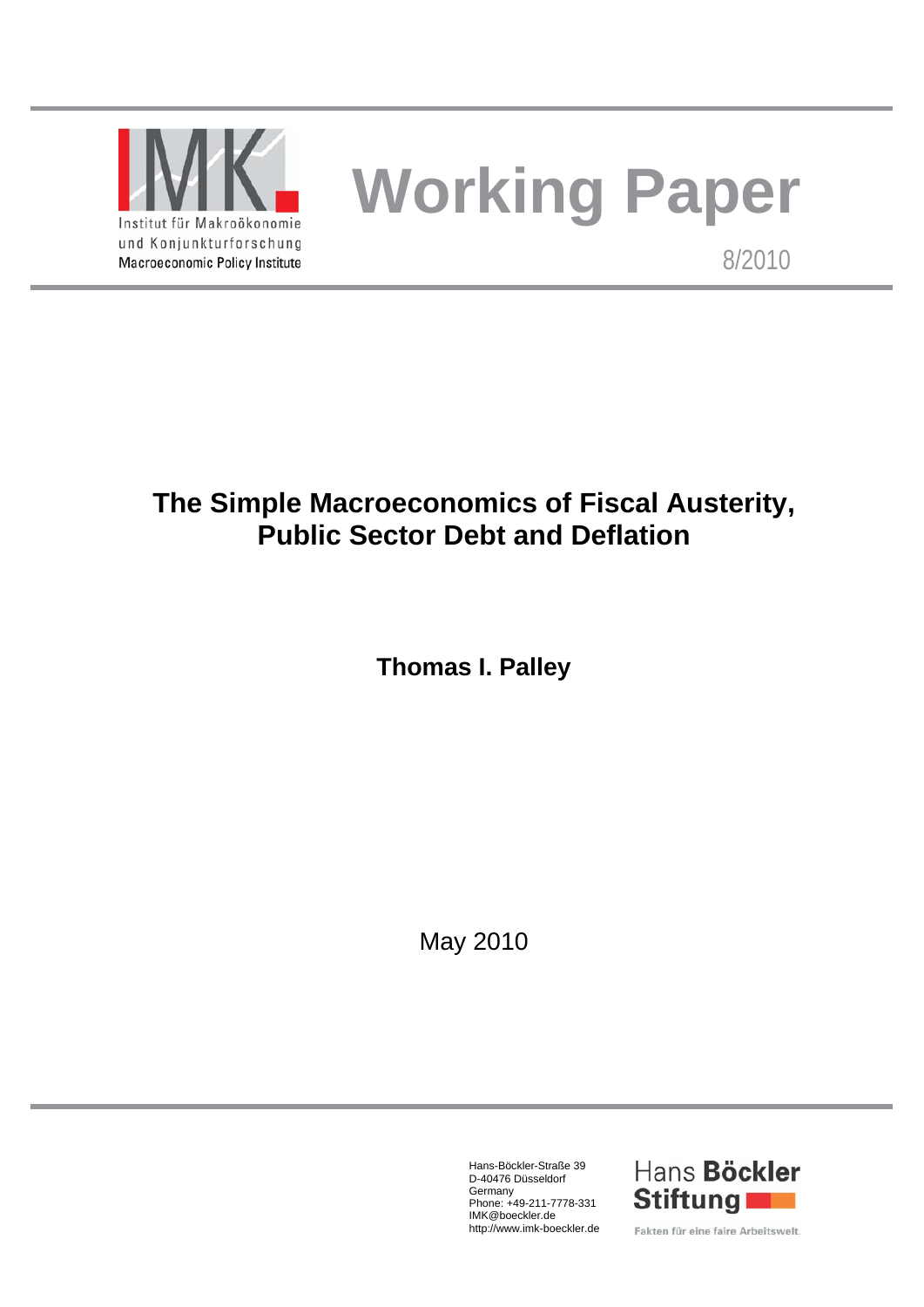#### **The Simple Macroeconomics of Fiscal Austerity, Public Sector Debt and Deflation**

#### **Abstract**

This paper explores the macroeconomics of fiscal austerity and deflation in an economy with public debt. A binding budget deficit cap destabilizes the economy by turning the government budget into an automatic destabilizer. Public debt helps maintain AD in the presence of deflation because deflation increases the real value of public interest payments. That makes public debt significantly different from private debt. If the economy is subject to a binding deficit cap, deflation no longer stabilizes output. This is because increased real interest payments must be matched by spending cuts, giving rise to a negative balanced budget multiplier.

Keywords: fiscal austerity, budget deficit cap, public debt, deflation. JEL ref.: E12, E60, E62, H62.

> Thomas I. Palley New America Foundation Washington DC E-mail:mail@thomaspalley.com

> > May 2010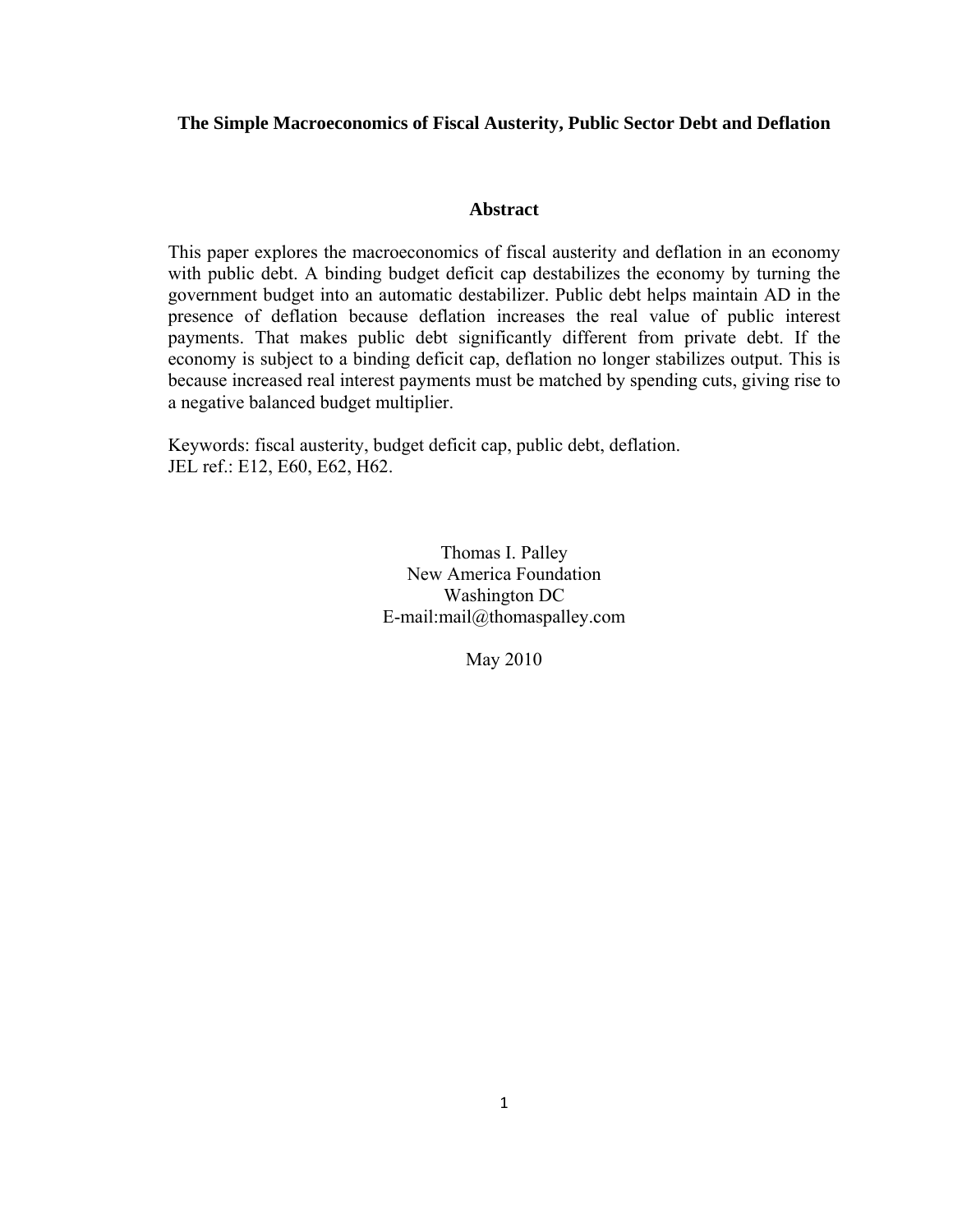#### **I Introduction**

 The past two years has seen much attention focused on the issue of private sector debt. Private sector over-leveraging and disregard of risk by borrowers and lenders are widely viewed as being critical ingredients in the making of the Great Recession. Together, they fuelled the U.S. house price bubble and created balance-sheet fragility in both the household and financial sectors. As part of the aftermath, excessive debt poses the potential danger of Fisher (1933) styled debt deflation whereby a falling price level raises debt burdens, triggering bankruptcies and aggregate demand (AD) destruction that worsens the problem of falling prices.

 There are now indications the economic crisis may be moving toward a second stage in which excessive public sector debt becomes the perceived problem. Many governments have engaged in bond financed expansionary fiscal policy and financial sector bailouts, which has created large deficits and increased public sector debt. This problem is most acutely visible in Europe with the problems of the so-called PIIGS – Portugal, Italy, Ireland, Greece and Spain. These countries have large fiscal deficits measured as a percent of GDP and large public debt to GDP ratios. In the U.S. the problem is evident at the state budget level. However, there are also growing fears about the federal debt given persistent deficits that are large by historical standards and projected large future outlays on Medicare, Medicaid, and Social Security.

 This concern with public debt is driving a second stage crisis agenda of fiscal austerity. That agenda includes proposals for cutting government spending and imposing rules that limit budget deficits as a share of GDP. The current paper examines the macroeconomics of fiscal austerity within a simple Keynesian framework. It shows how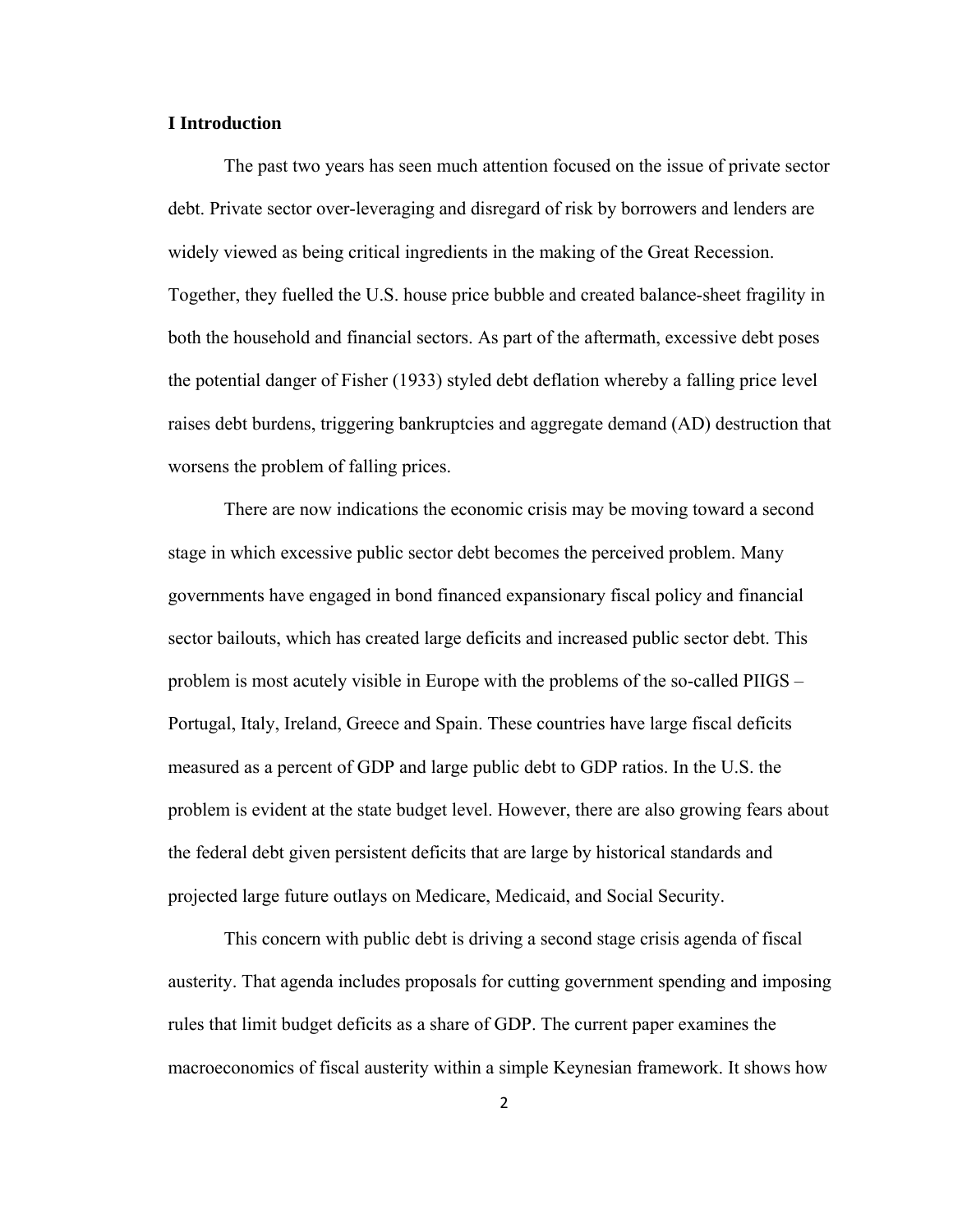fiscal austerity works and why it is likely to be counter-productive. Deficit ceilings are especially problematic as they prevent the budget deficit from performing its automatic stabilizer role and turn the deficit into an automatic destabilizer.

 The paper also looks at the issue of public sector debt and deflation. It turns out that deflation increases AD in the presence of public debt. Public debt therefore has the opposite effect of private debt and is a stabilizer in the presence of deflation. However, if policy imposes a budget deficit cap, public sector debt becomes a destabilizing force. This has clear policy implications in both the U.S. and Europe where deflation remains a threat and there are strong political forces looking to impose rules that limit the budget deficit as a share of GDP.

#### **II The model economy**

 The economy is described in terms of a Keynes – Kalecki model. The Keynesian dimension is demand determined equilibrium. The Kaleckian dimension is AD depends on the functional distribution of income

The production and pricing side of the economy is as follows

(1)  $Y = aN$   $a > 0$ (2)  $p = [1 + m]w/a$  m > 0 (3) w/p =  $a/[1 + m]$  $(4)$  Y = E

 $Y =$  real output, a = average product of labor, N = employment, p = price level, m = firms' mark-up,  $w =$  nominal wage, and  $E =$  real aggregate demand. Equation (1) is a linear production function. Equation (2) is the pricing rule whereby firms set prices as a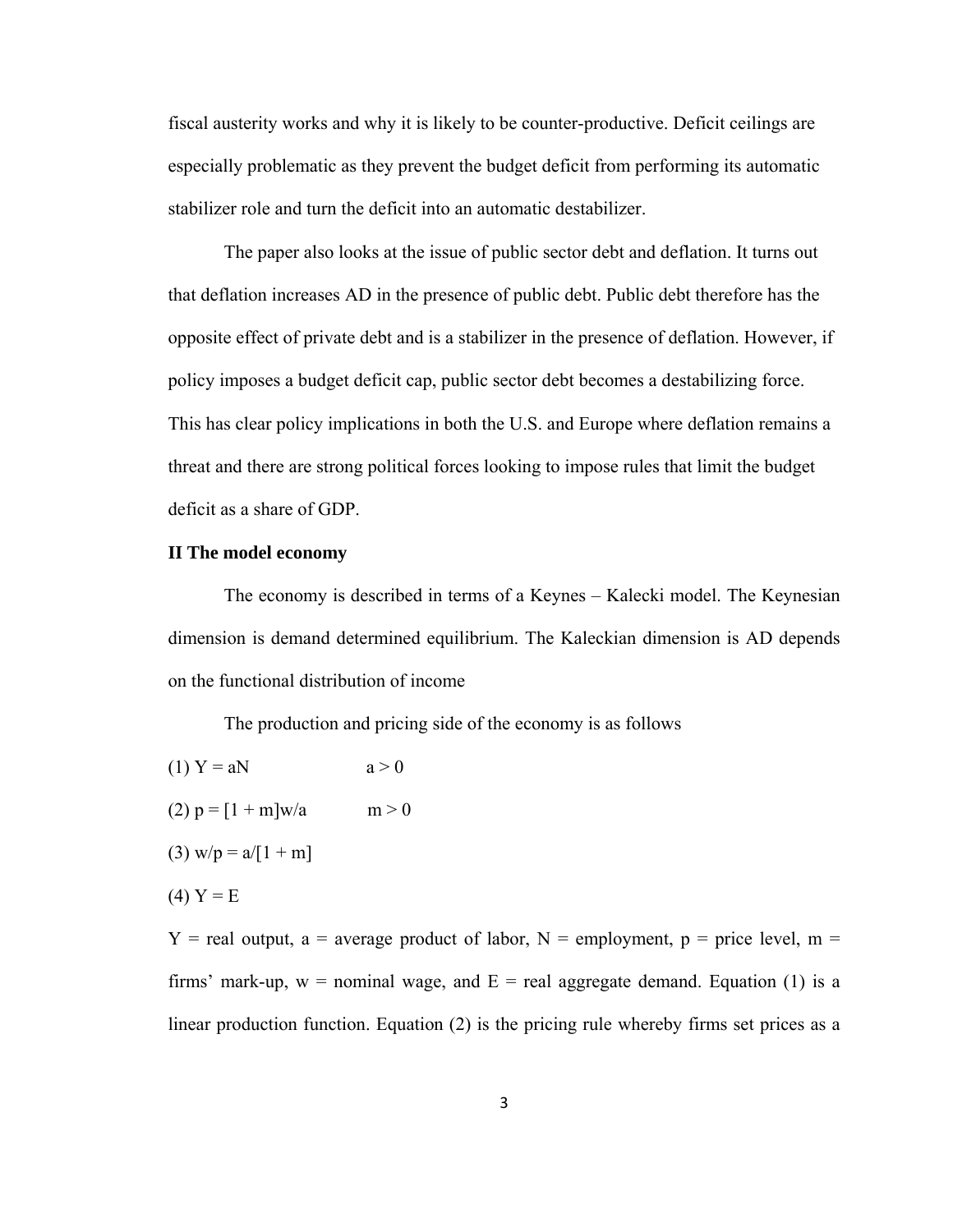mark-up over unit labor costs. Equation (3) determines the real wage. Equation (4) is firms' production rule under which firms produce to demand.

The demand side of the economy is as follows

(5) 
$$
Y = C + S + T
$$
  
\n(6)  $E = C + I + G$   
\n(7)  $C = \beta[1 - t_w]W + \alpha[1 - t_{\Pi}]\{\Pi + iD\}$   $1 > \beta > \alpha > 0$   
\n(8)  $W = \theta Y$   $0 < \theta < 1$   
\n(9)  $\Pi = [1 - \theta]Y$   
\n(10)  $B = T - G$ 

$$
(11) T = tWW + t\Pi[ $\Pi$  + iD
$$
] – iD

 $C =$  consumption spending,  $S =$  aggregate saving,  $T =$  total tax revenues,  $I =$  investment spending,  $G =$  government spending,  $\beta =$  propensity to consume out of wage income,  $\alpha =$ propensity to consume out of profit and interest income,  $t_W$  = tax rate on wage income,  $t_H$ = tax rate on profit and interest income,  $\theta$  = wage hare of national income, W = wage bill,  $\Pi$  = profit income, i = nominal interest rate, D = public sector debt, and B = budget deficit.

 Equation (5) is the definition of national income. Equation (6) is the definition of AD in a closed economy. Equation (7) determines aggregate consumption. It embodies a Kaleckian structure in that the propensity to consume out of after-tax wage income  $(\beta)$  is greater than propensity to consume out of after-tax profit and interest income  $(\alpha)$ . The microeconomic rationale for this aggregate pattern is that profit income accrues disproportionately to well-off households who have a lower propensity to consume (Palley, 2010). Investment and government spending are exogenously determined.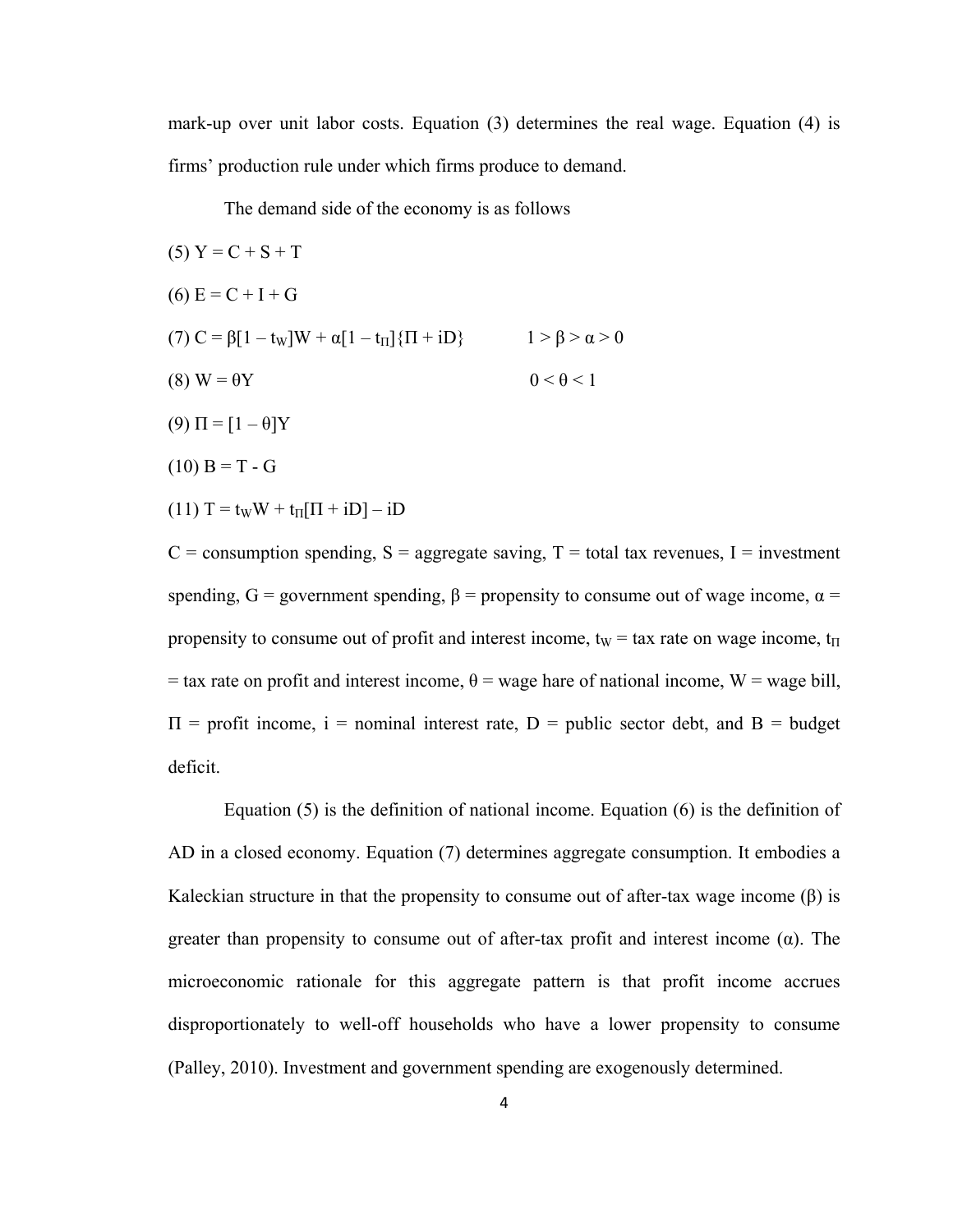Equation (8) determines the wage share, while equation (9) determines the profit share. Equation (10) defines the budget deficit or surplus. Equation (11) determines total tax revenues which consist of taxes on wages, profits and interest income, less interest payments on the public debt that are a transfer payment.

Using equations  $(4)$ ,  $(5)$  and  $(6)$  yields the goods market equilibrium condition

 $(12) I - S = T - G$ 

This is a restatement of the familiar Keynesian condition that leakages out of the circular flow of income equal injections. The left hand side of equation (12) is a measure of private sector net saving; the right hand side is a measure of public sector saving. This relationship between aggregate net private saving and aggregate public saving was emphasized long ago by Tobin (1963). For every lender (saver) there must be a borrower (dis-saver). If the private sector wants to run a net surplus (i.e.  $S > I$ ), the public sector must run a deficit (i.e.  $G > T$ ). Correspondingly, if the private sector wants to invest more than it saves  $(I > S)$ , the public sector must run a surplus  $(T > G)$  and lend to the private sector. It does so by redeeming public debt. This relationship has also been emphasized by Godley and Zezza  $(2006)$ .<sup>1</sup>

Substituting into equation (12) yields

(13)  $I - [1 - \beta][1 - t_w]\theta Y - [1 - \alpha][1 - t_{\Pi}]\{[1 - \theta]Y + iD\} = t_w\theta Y + t_{\Pi}[\theta Y + iD] - iD - G\}$ Equation (13) is shown in Figure 1. Public sector saving is represented by the budget outcome ( $S_{PUB} = T - G$ ) which is a positive function of income. Net private sector saving  $(S_{PRIV} = I - S)$  is a negative function of income. The economy is in equilibrium when net private sector saving equals public sector saving. Figure 1 depicts a situation in which the

<sup>&</sup>lt;sup>1</sup> In an open economy the trade balance provides an additional vent for private sector saving and  $S_{PRIV} = I S + X - M$ . The private sector can increase its saving in the form of exports.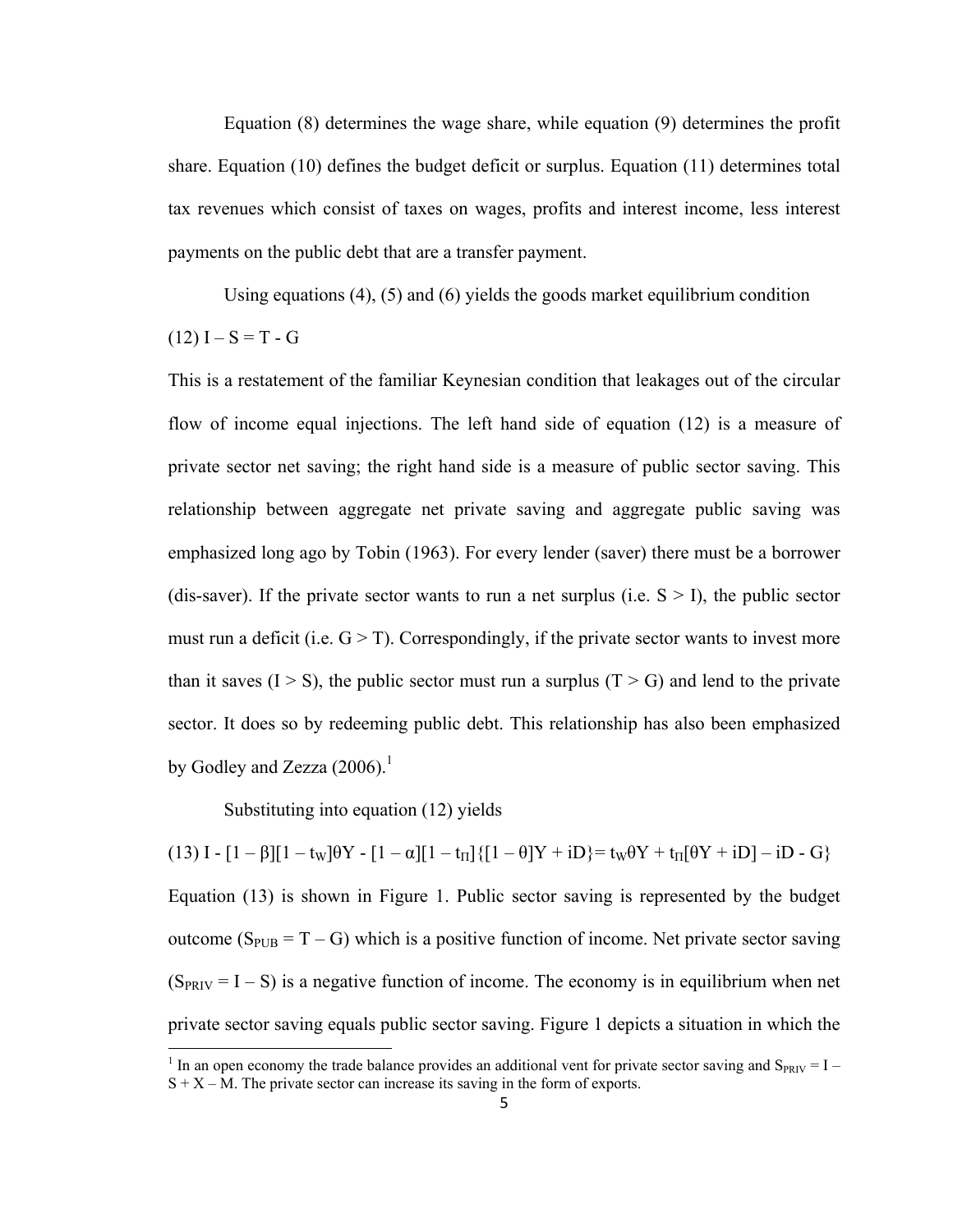private sector lends (i.e. has positive net saving) while the public sector borrows (i.e. has a budget deficit and negative net saving), which has been the usual outcome.

#### $\leq$  Insert Figure 1 here  $>$

 Recessions can be thought of as shocks to private sector demand that increase private sector net saving. In the current model this is most easily represented as a reduction of investment spending  $(I)$  which shifts the S<sub>PRIV</sub> schedule down, resulting in a new equilibrium with lower income.

 The effect on income of a shock to demand depends critically on the slope of the public sector saving schedule ( $S_{PUB} = T - G$ ). The flatter this schedule, the larger the fall in income. The slope of the schedule is

 $d[T - G]/dY = t_W\theta + t_H[1 - \theta] > 0$ 

The critical parameters are tax rates and the distribution of income. Higher tax rates steepen the schedule and reduce the impact of private sector demand shock. This reflects the counter-cyclical nature of income taxes. Thus, as AD and income increases in expansions, the tax-take increases thereby limiting the expansion of AD and income. The reverse happens in contractions. Positive demand shocks that decrease private sector net saving  $(I - S)$  are offset by increases in public saving  $(T - G)$ . A system of perfect automatic stabilizers would have the  $S_{PUB}$  schedule vertical.

#### **III The economics of fiscal austerity**

 The above model can be used to analyze the economics of fiscal austerity that is now being proposed in response to growing public sector debt concerns.

#### *Budget deficit caps*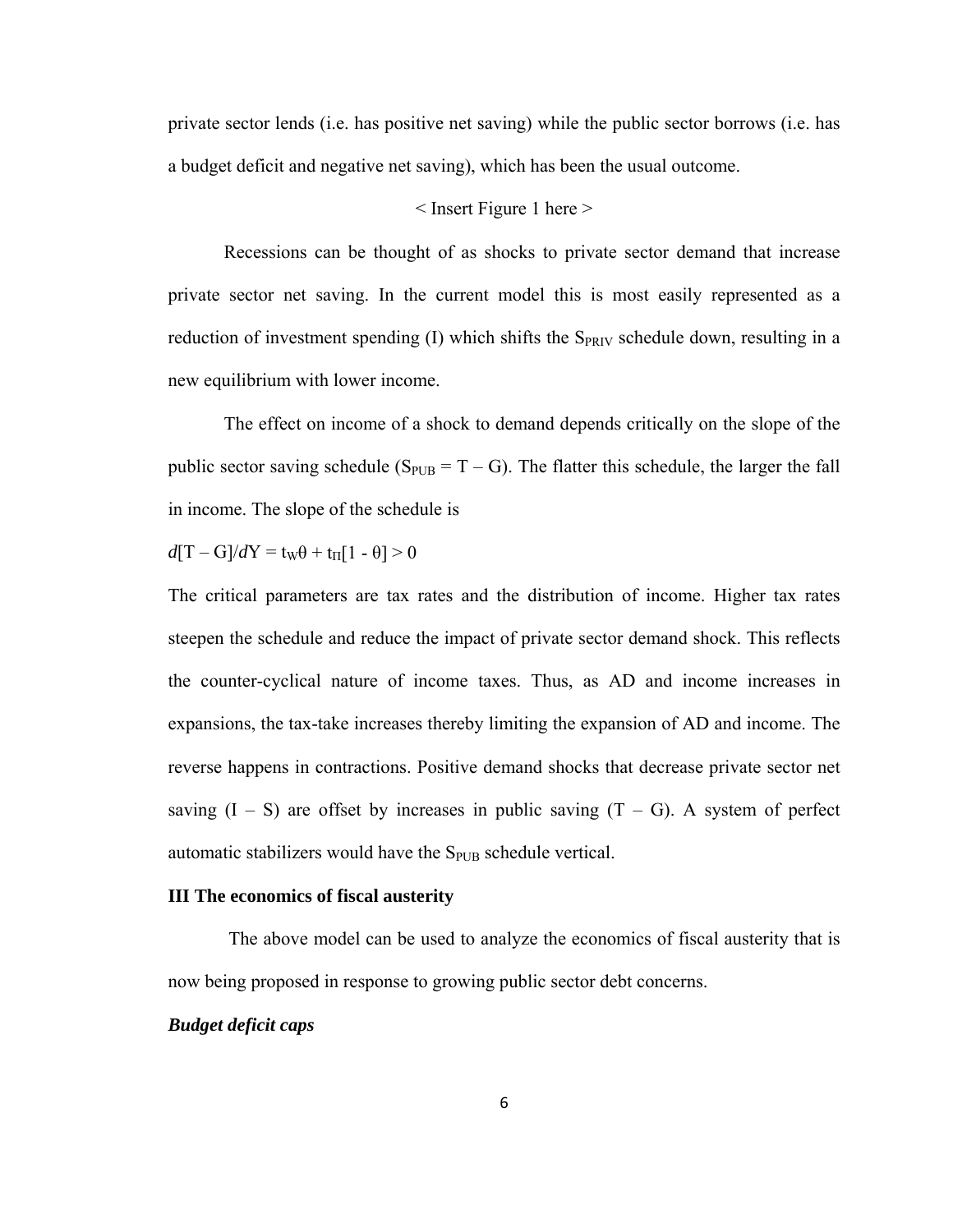One austerity proposal is to impose budget deficit caps that limit the deficit as a share of GDP. This proposal can be represented as follows

(14)  $B = Max[T - G, -\psi Y]$ 

B = budget deficit or surplus. Equation (14) limits the deficit to a maximum of  $\psi$ Y. This budget cap is represented in Figure 2 by the negatively sloped ray from the origin and it constrains the actual budget outcome to lie on or above the ray.

#### $\leq$  Insert Figure 2 here  $>$

 Given existing settings for fiscal policy, the budget outcome must lie on the bold faced V - shaped schedule consisting of that part of the budget deficit cap line above the public sector saving schedule and that part of the public sector saving schedule above the budget deficit cap line. When the budget deficit cap is binding the deficit is constrained to lie on the budget deficit cap line.

 A binding deficit cap transforms the budget deficit from an automatic stabilizer into an automatic destabilizer. Thus, a negative demand shock that reduces investment shifts the  $S_{PRIV}$  schedule left, obliging policy to respond by tightening fiscal policy, which amplifies the initial shock. The reason is the demand shock lowers income and tax revenues, thereby worsening the budget deficit. To satisfy the deficit cap, policy must either increase taxes or lower spending.

 The extent to which cap acts as an automatic destabilizer depends on the magnitude of the coefficient  $\psi$  which represents the deficit - GDP ratio. A smaller ratio makes the cap more binding and flattens the budget deficit constraint in Figure 2. That makes the budget even more pro-cyclical.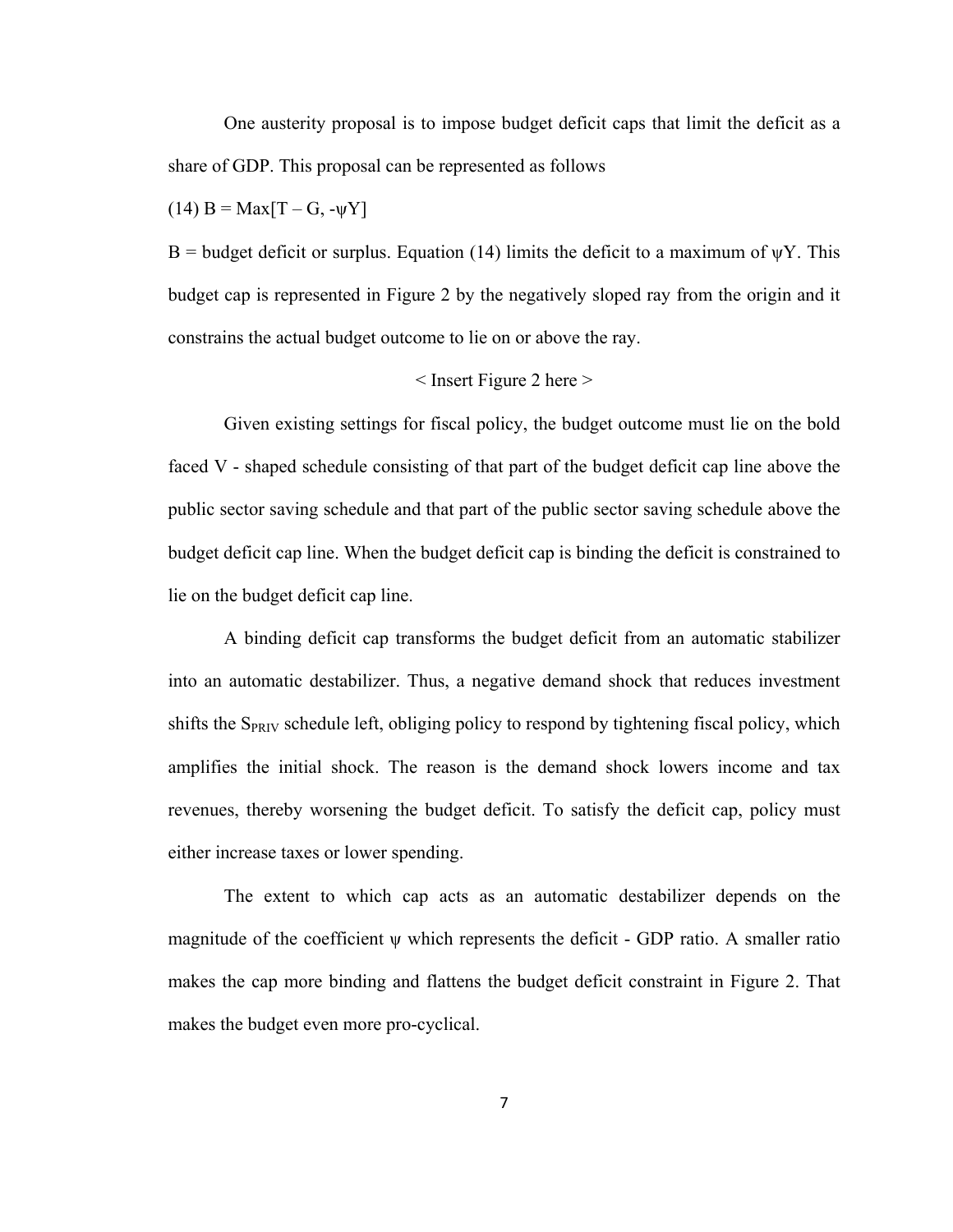This outcome is illustrated in Figure 3. The initial equilibrium is given by the intersection of  $S_{PRIV0}$  and  $S_{PUB}$ . A negative shock to private investment shifts net private sector saving to  $S_{PRIV1}$  so that it now intersects the budget deficit cap line at  $Y_1$ . Without the cap the new equilibrium would be at the intersection of  $S_{PRIV1}$  and  $S_{PUB}$ . With the cap the new equilibrium is at the intersection of  $S_{PRIV1}$  and the budget deficit cap line. Government is therefore compelled to raise taxes and lower spending in some combination that shifts the  $S_{PUB}$  schedule to the left such that it intersects budget the deficit cap line at  $Y_1$ .

 $\leq$  Insert Figure 3 here  $>$ 

#### *Spending versus tax austerity*

 A second issue concerns the austerity mix regarding raising taxes versus cutting spending. Both types of measure reduce AD and income but government spending cuts are more contractionary. To see this consider three options: cutting spending by one dollar; raising the wage tax to increase tax revenues by one dollar; and raising the profit tax to increase tax revenues by one dollar.

It can then be shown that the effect on equilibrium output is

$$
dY/dG = -1/m
$$
  
\n
$$
dY/dT = \delta Y/\delta t_w \cdot dt_w/dT = -\beta/m
$$
  
\n
$$
dY/dT = \delta Y/\delta t_{\Pi} \cdot \delta t_{\Pi}/\delta T = -\alpha/m
$$
  
\n
$$
m = \{1 - \beta[1 - t_w]\theta - \alpha[1 - t_{\Pi}][1 - \theta]\}
$$
  
\n
$$
-1/m < -\beta/m < \alpha/m
$$

The most contractionary form of fiscal austerity is to cut spending. The least contractionary form is to raise taxes on profit income. The logic is richer households have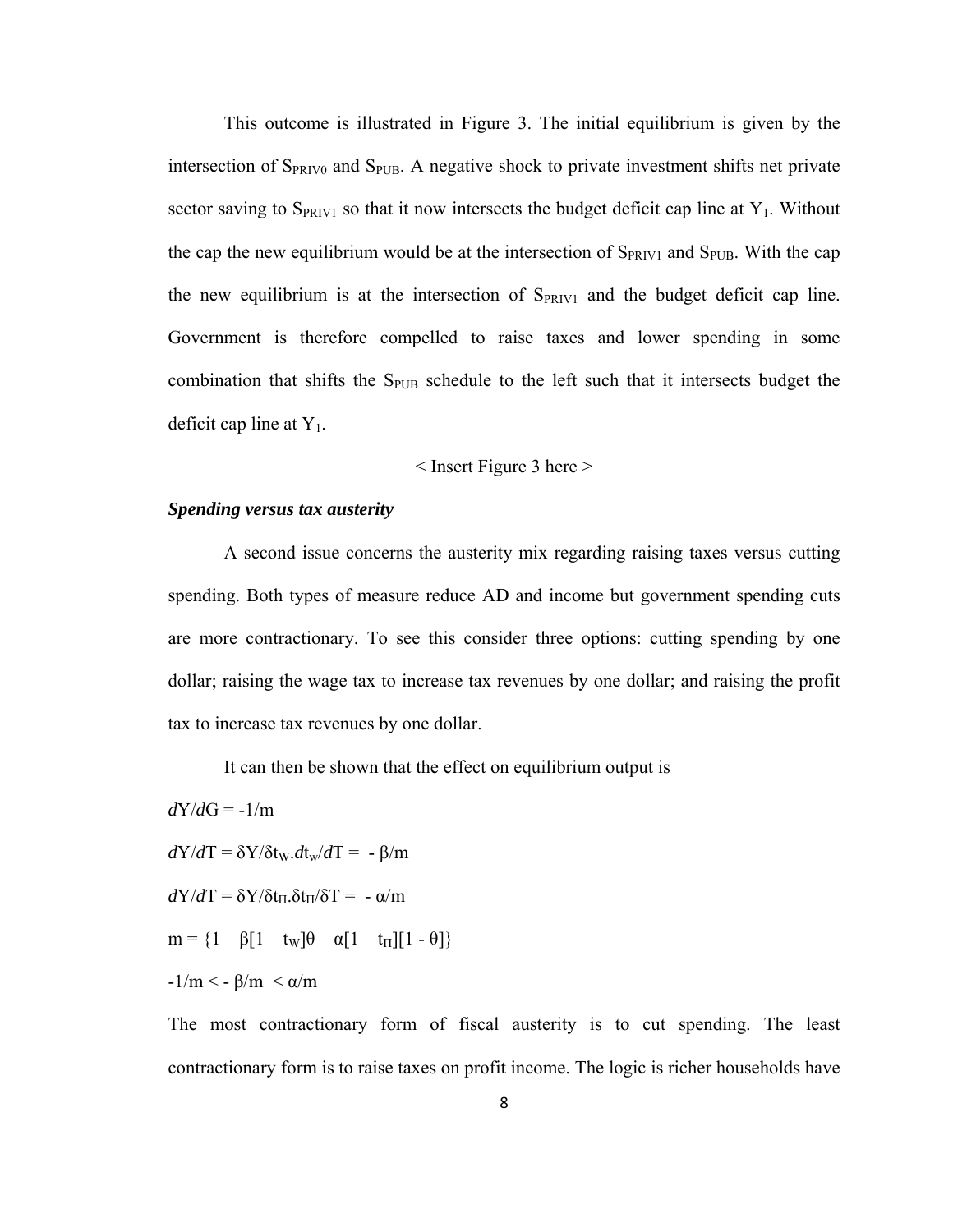a higher propensity to save. *Ergo*, taxing income streams that disproportionately accrue to such households has the smallest income on AD.

 This Keynesian logic recommends that if fiscal austerity is politically required at a time of demand shortage, it should be implemented by progressive measures. The problem is this runs counter to the myth of a saving shortage that has been so assiduously pushed the past two decades to explain trade deficits and weak investment performance. That myth promotes reverse thinking and justifies policies which protect the incomes of richer households on the grounds they are high savers, and it also promotes cutting government spending on the grounds that doing so increases public saving. The net result is the saving shortage myth promotes the worst type of fiscal austerity policies that cause the largest demand contraction at a time of AD shortage.

#### **IV Public sector debt and deflation**

 The depth of the Great Recession has opened the possibility of deflation. The interaction between deflation and debt has been analyzed extensively with regard to private debt (Palley, 1999, 2008a, 2008b) but the interaction with public debt is less well appreciated. It transpires public debt helps stabilize an economy in the presence of deflation but that stabilizing mechanism can be undermined by the imposition of budget deficit caps.

The real level of public debt is given by

 $(15) D = D/p$ 

 $D$  = nominal debt. The equilibrium level of income is given by

(16)  $Y = \{I + G + \alpha [1 - t_{\Pi}]iD/p\}/m$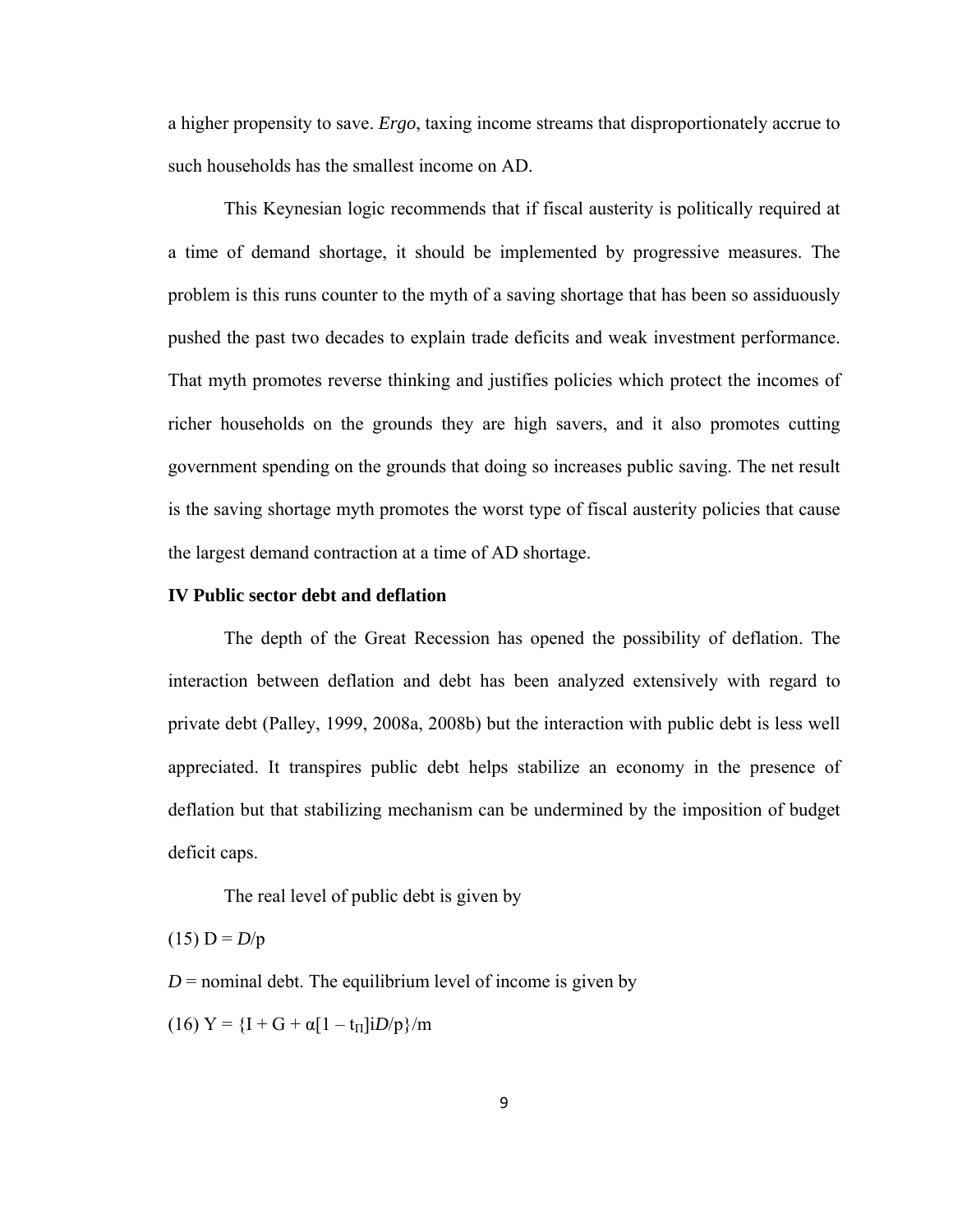$m = \{1 - \beta[1 - t_w]\theta - \alpha[1 - t_\Pi][1 - \theta]\}\$ . Now, consider a situation in which the price level and nominal wages fall proportionately so the real wage is unchanged. Differentiating (16) with respect to the price level (p) yields

 $dY/dp = -\alpha[1 - t_{\text{II}}]iD/mp^2 < 0$ 

A decrease in the price level increases real output. The reason is a lower price level increases the real value of interest payments on public debt, which increases AD and income. Unlike private inside debt, deflation is expansionary with regard to public debt.

 This expansionary interaction between deflation and public debt results from deflation automatically increasing the real budget deficit. The deficit is given by

$$
(17) B = T - G = tW \theta Y + t\Pi \{ [1 - \theta]Y - iD/p \} - iD/p - G
$$

Differentiating with respect to p yields

$$
d\mathbf{B}/d\mathbf{p} = \delta \mathbf{T}/\delta \mathbf{Y}. \delta \mathbf{Y}/\delta \mathbf{p} + iD/\mathbf{p}^2 > 0 \text{ if } 1 > t_w \text{ and } 1 > t_{\Pi}
$$

The proof of this condition is provided in the appendix.<sup>2</sup> A higher price level pushes the budget toward surplus while a lower price level contributes to a deficit. The reason is a lower price level increases the real value of interest outlays. Though that stimulates AD and increases tax revenues, the increase in outlays exceeds the induced increase in revenues.

 Now, suppose the budget is subject to a binding deficit cap. In this case the economy is described by two equations given by

(18)  $Y = \{I + G + \alpha [1 - t_{\Pi}]iD/p\}/m$ 

 $2^2$  The economic logic of the condition is the same as in the standard income-expenditure model. In that model increased government spending cannot lower the deficit if the tax rate is less than one hundred percent, and that condition is needed for stability. A similar condition holds in the current model, but now it is that both tax rates must be less than one hundred percent. If this condition did not hold it implies government can reduce the budget deficit by increasing real interest payments to the owners of the national debt.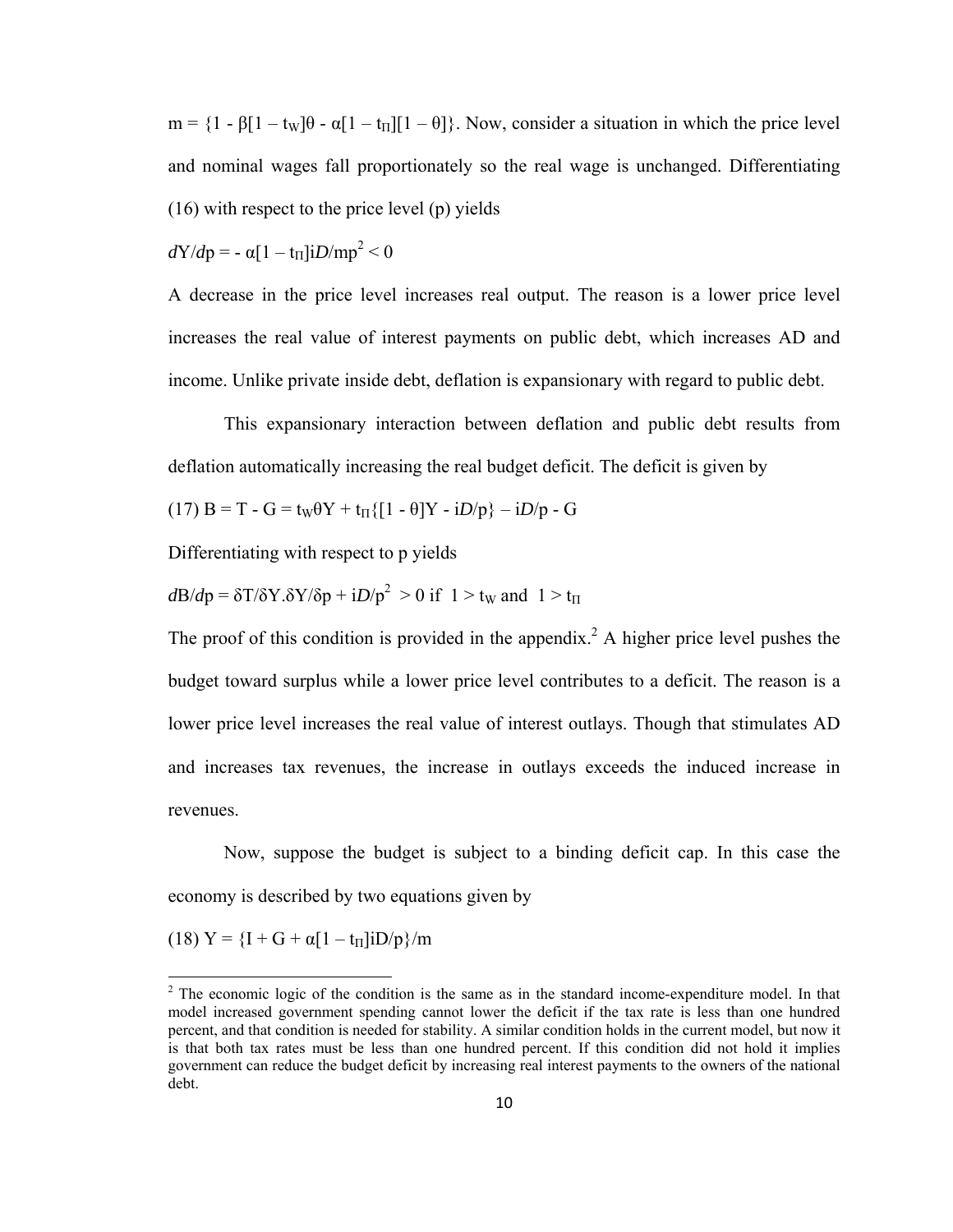$$
(19) - \psi Y = t_W \theta Y + t_\Pi \{ [1 - \theta]Y + iD/p \} - iD/p - G
$$

Equation (18) determines income and equation (19) is the budget deficit constraint. Additionally, suppose the cap is enforced by adjusting G. In this case, the endogenous variables are Y and G. Differentiating equations (18) and (19) with respect to Y, G and p, and arranging in matrix form yields

(18) 
$$
Y = {I + G + \alpha [1 - t_{\Pi}]iD/p} / m
$$
  
\n(19)  $-\psi Y = t_w \theta Y + t_{\Pi} \{ [1 - \theta]Y + iD/p \} - iD/p - G$   
\n $| I - 1/m |dY = | -\alpha [1 - t_{\Pi}]iD/mp^2|dp$   
\n $| - \{\psi + t_w \theta + t_{\Pi}[1 - \theta] \} | I |dG | [1 - t_{\Pi}]iD/p^2 |$ 

The Jacobian is given by  $|J| = 1 - {\psi + t_w \theta + t_{\Pi}[1 - \theta]} / m$ . For all reasonable parameter values the Jacobian is positive. For example, if  $\psi = 0.03$ ,  $t_W = 0.2$ ,  $t_H = 0.4$ ,  $\theta = 0.67$ , and  $m = 0.5$ , then  $|J| = 0.41$ . The effect of a higher price level on income and government spending is then given by

$$
dY/dp = [1 - \alpha][1 - t_{\text{II}}]iD/mp^2|J| > 0
$$

$$
dG/dp = [1 - \alpha][1 - t_{\Pi}]iD/mp^2|J| > 0
$$

A higher price level increases income and government spending, and a lower price level lowers them. Moreover, they change by the same amount.

 The logic is a lower price level increases interest transfer outlays. To satisfy the budget deficit cap spending is cut by an equal amount. That gives rise to a negative balanced budget multiplier that reduces income by the size of the reduction in spending.

#### **V Conclusion**

 This paper has explored the macroeconomics of fiscal austerity and the effect of deflation in a simple Keynesian model with public debt. There are three key findings.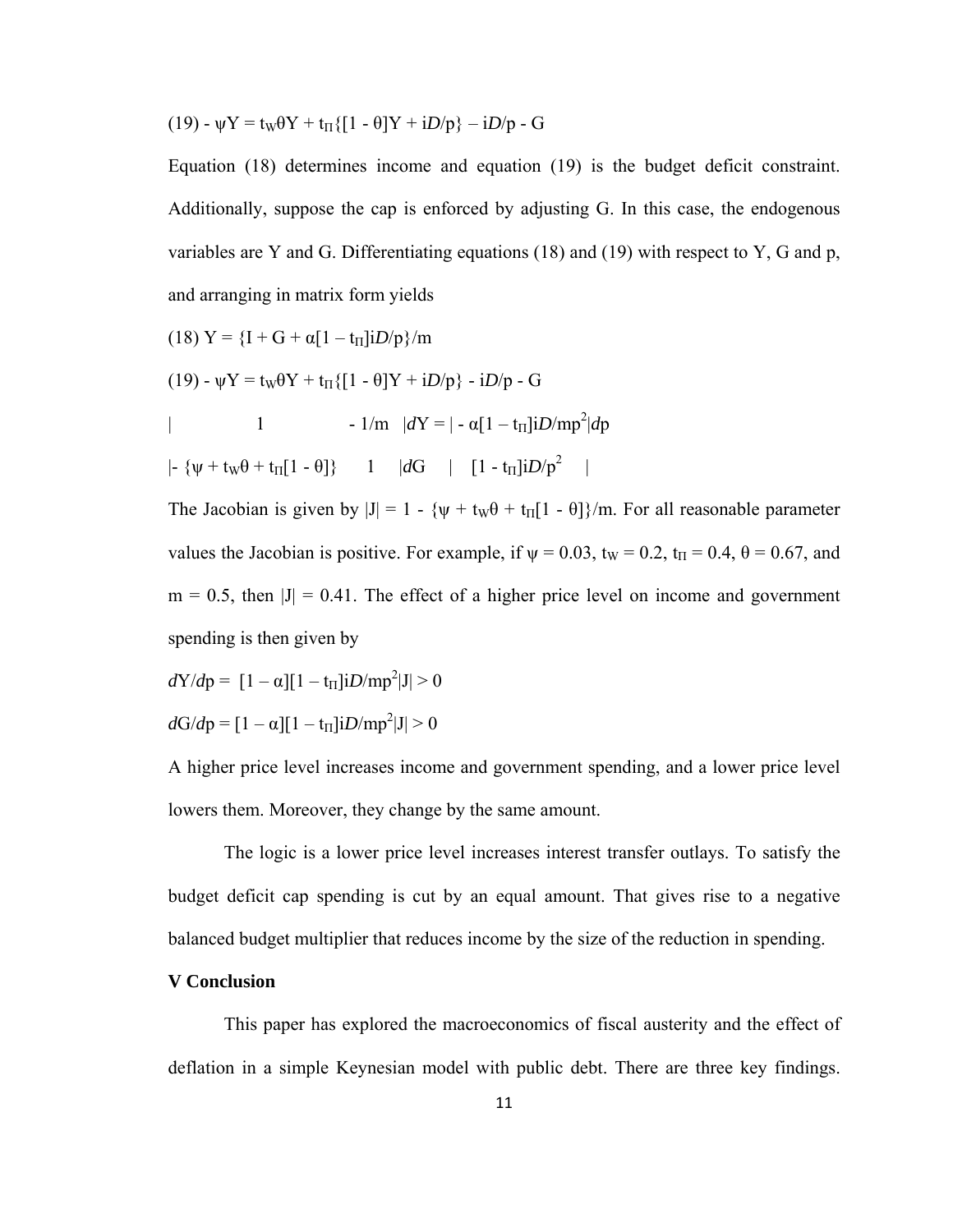First, imposing a binding budget deficit cap destabilizes the economy in the sense of turning the government budget from an automatic stabilizer into an automatic destabilizer. Second, a large public debt helps maintain AD in the presence of deflation, making public debt significantly different from private debt. Deflation increases the real value of public interest payments which increases AD. Third, if the economy is subject to a binding budget deficit cap, deflation no longer stabilizes output. This is because the increase in real interest payments must be matched by a cut in spending, giving rise to a negative balanced budget multiplier.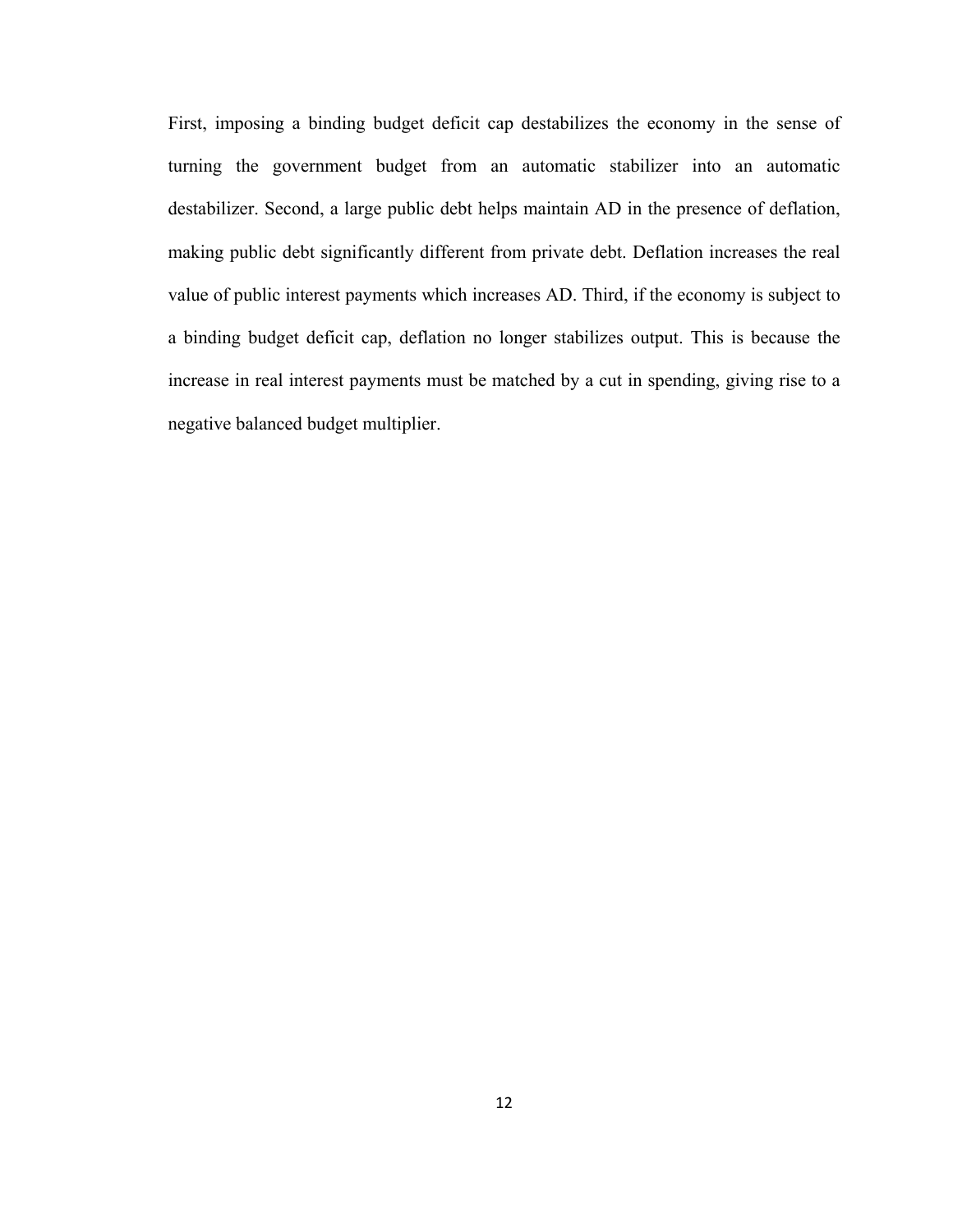#### **Appendix**

The proof of the inequality condition showing that deflation in the presence of public debt increases the deficit is as follows. The deficit is given by

(A.1)  $B = T - G = t_W \theta Y + t_H \{ [1 - \theta]Y - iD/p \} - iD/p - G$ 

Differentiating with respect to p yields

$$
d\mathbf{B}/d\mathbf{p} = \delta \mathbf{T}/\delta \mathbf{Y}. \delta \mathbf{Y}/\delta \mathbf{p} + iD/\mathbf{p}^2
$$
  
= - {tw $\theta$  + tr<sub>II</sub>[1- $\theta$ ]} $\alpha$ [1 - tr<sub>II</sub>]i $D$ /mp<sup>2</sup> + i $D$ /p<sup>2</sup>

$$
\mathbf{m} = \{1 - \beta[1 - t_{\mathrm{W}}]\theta - \alpha[1 - t_{\mathrm{II}}][1 - \theta]\}
$$

To show  $d\mathbf{B}/d\mathbf{p} > 0$  substitute for m, simplify, and rearrange to yield the inequality

$$
(A.2) \{1 - \beta[1 - t_W]\theta - \alpha[1 - t_\Pi][1 - \theta]\} > \{t_W\theta + t_\Pi[1 - \theta]\}\alpha[1 - t_\Pi]
$$

The term  $\alpha[1 - t_{\Pi}]$  is less than one. Setting  $\alpha[1 - t_{\Pi}]$  equal to one increases the value of the left hand side, yet it can still be shown the inequality holds under this more stringent condition. Consequently, it must also hold when  $\alpha[1 - t_{\text{II}}] < 1$ .

Set  $\alpha[1 - t_{\Pi}] = 1$  and divide inequality (A.2) into two inequalities given by

 $(A.3)$  θ - β[1 – t<sub>W</sub>] $\theta$  > t<sub>W</sub> $\theta$  $(A.4) [1 - \theta] - \alpha [1 - t_{\Pi}][1 - \theta] > t_{\Pi}[1 - \theta]$ 

It is then simple to show that inequality (A.3) holds if  $1 > t<sub>W</sub>$  and inequality (A.4) holds if  $1 > t_{II}$ . Since (A.3) and (A.4) are satisfied by assumption, then (A.2) is also satisfied.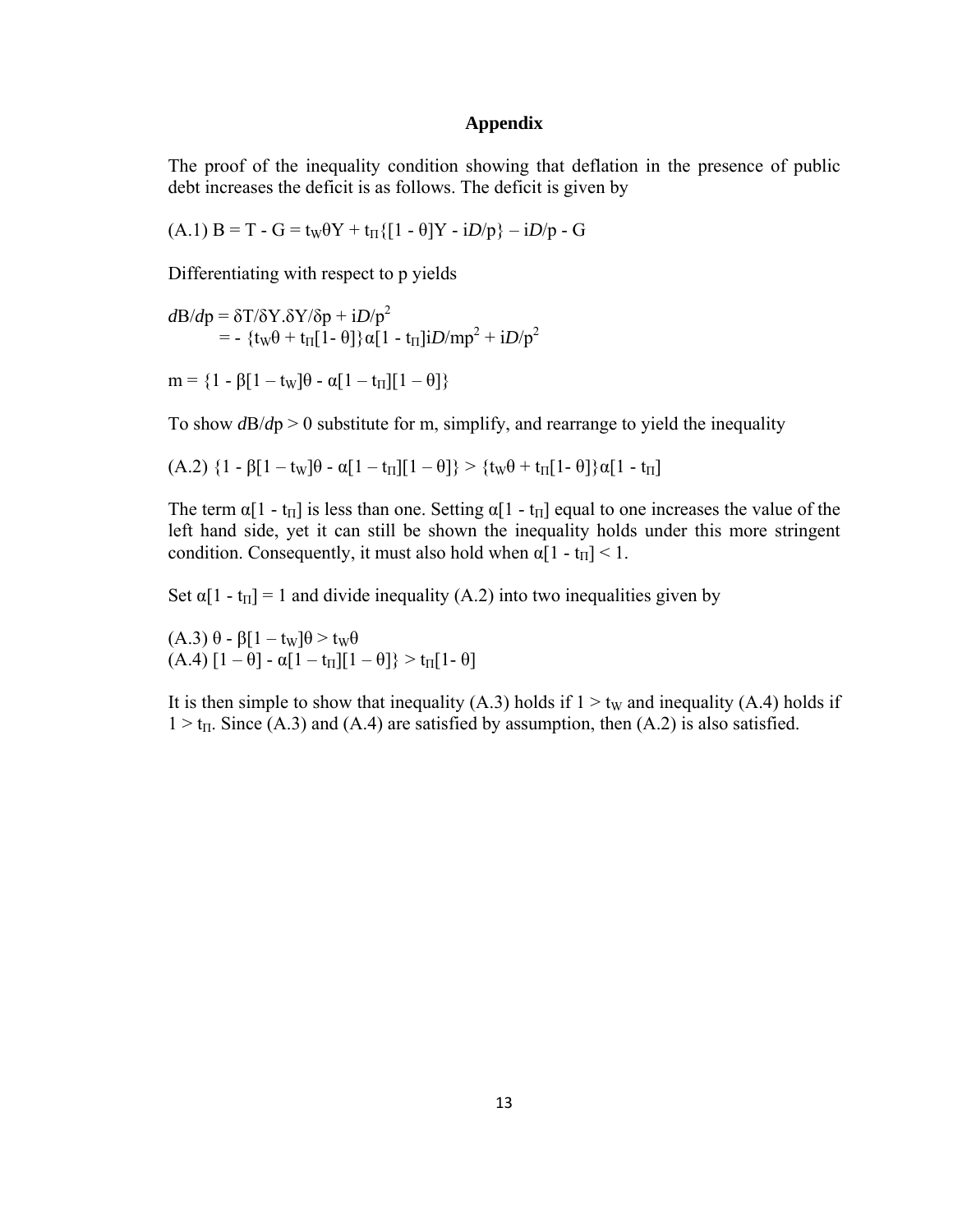#### **References**

Fisher, I., "The Debt - Deflation Theory of Great Depressions," *Econometrica*, 1 (October 1933), 337-57.

Godley, W., and Zezza, G., "Debt and Lending: A cri de Coeur," Policy Note 4, The Levy Economics Institute of Bard College, Annandale-on-Hudson, New York, 2006.

Palley, T.I, "General Disequilibrium Analysis with Inside Debt," *Journal of Macroeconomics*, 21 (Fall 1999), 785 - 804.

--------------, "The Macroeconomics of Aggregate Demand and the Price Level," *Investigacion Economica*, LXVII (2008a), 49-66.

-----------, "Keynesian Models of Deflation and Depression Revisited," *Journal of Economic Behavior and Organization*, 68 (October 2008b), 167 - 77.

--------------, "The Relative Permanent Income Theory of Consumption: A Synthetic Keynes-Duesenberry-Friedman Model," *Review of Political Economy*, 1 (January 2010),  $41 - 56$ .

Tobin. J., "Deficit, Deficit, Who's got the Deficit?" *The New Republic*, January 19, 1963.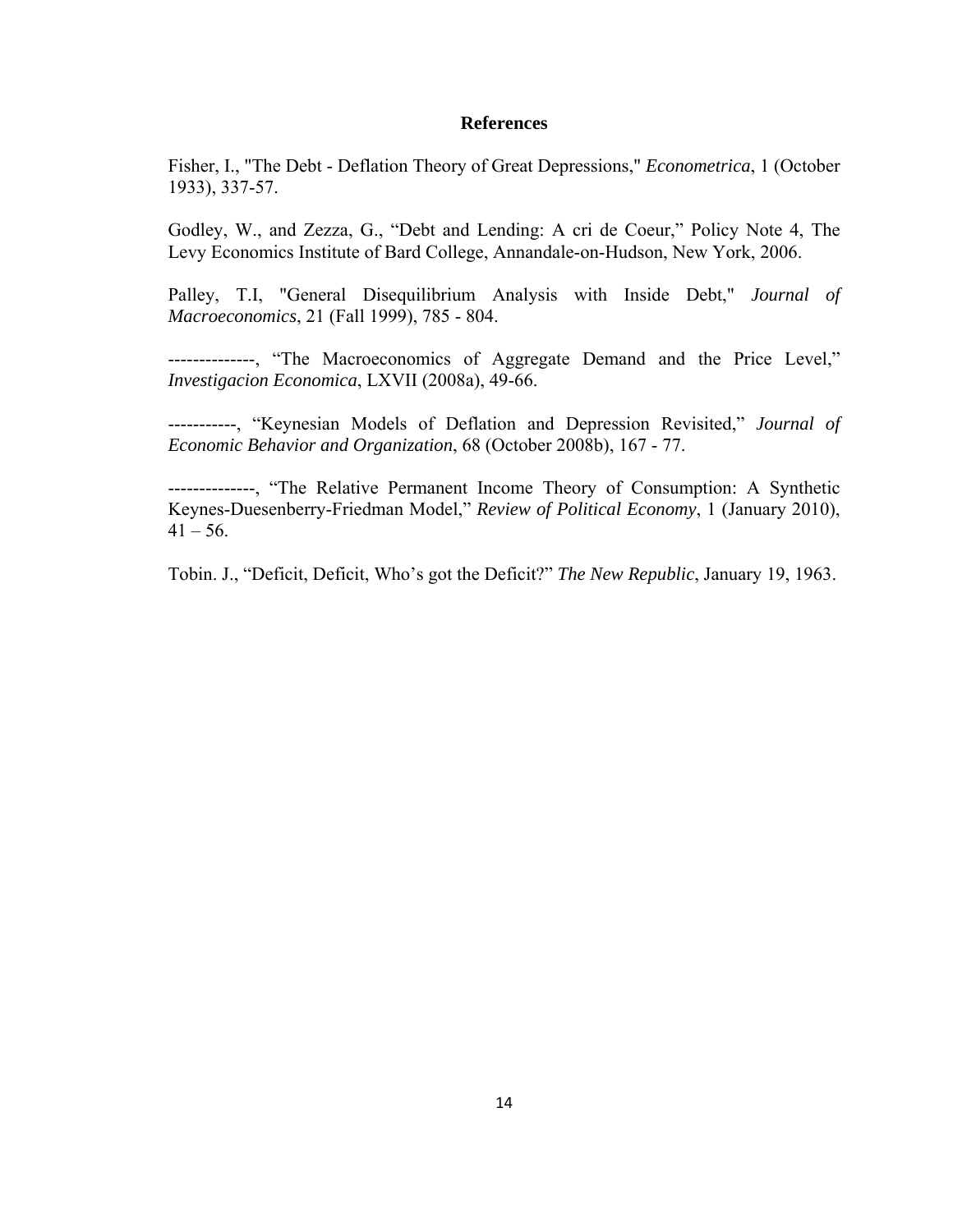

### Figure 1. The relationship between private sector net saving and the public sector balance.





Private net saving (+)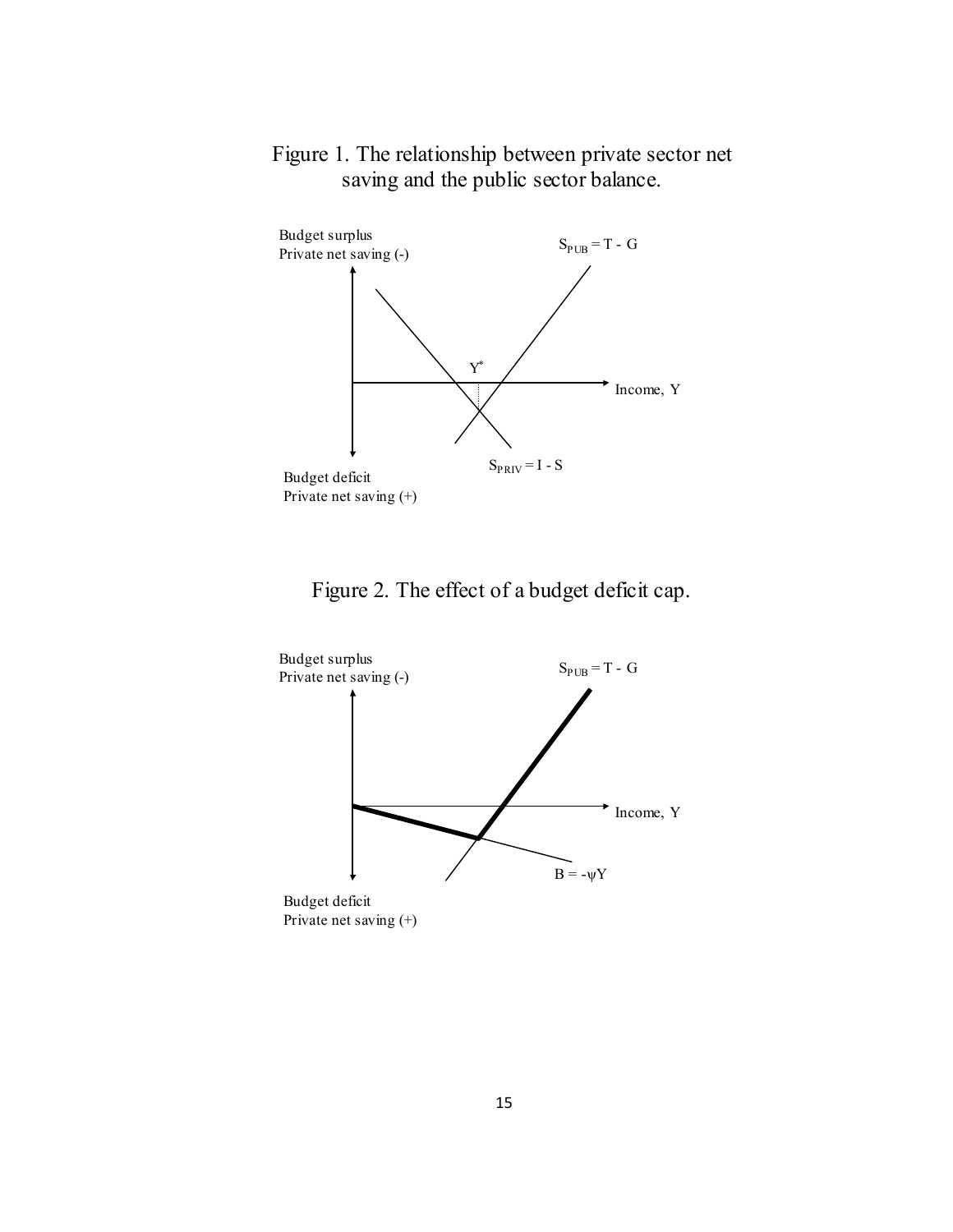